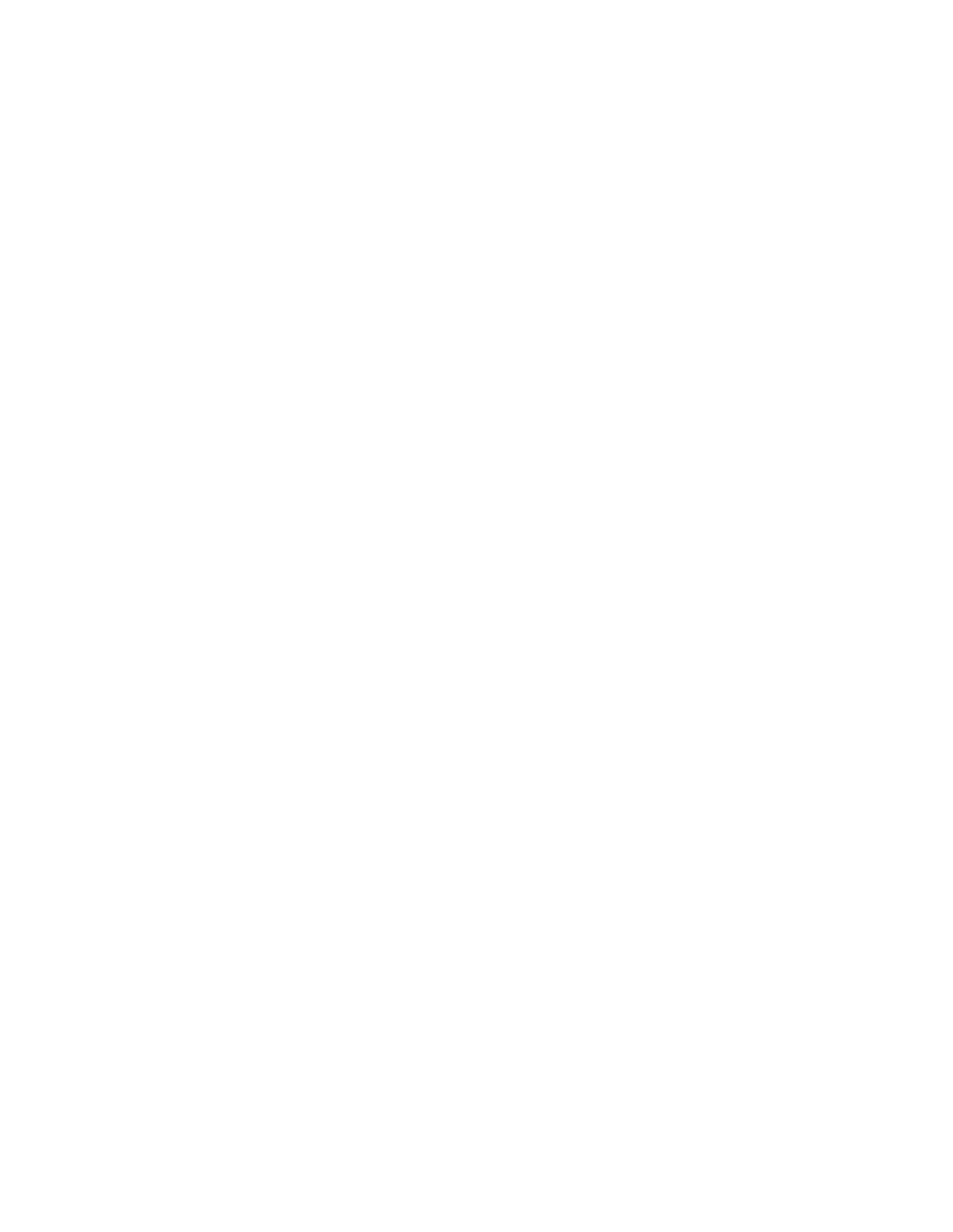#### **THE SOLOMON AMENDMENT**

A Guide for Recruiters and Student Records Managers

*Prepared by:*

**BENJAMIN BUCKLEY —** *Servicemembers Opportunity Colleges* **ELIOTT BAKER —** *Director of Academic Records and Summer School, Slippery Rock University (PA)* **JACQUELYN GOURLEY —** *Assistant Director of Government Relations, AACRAO* **WILLIAM KUNISCH —** *Chief, Education Division, U.S. Army Recruiting Command* **JOHN RIZKALLAH —** *Education Services Specialist, U.S. Army 1st Recruiting Brigade* 

*Acknowledgments:*

The authors would like to thank William J. Carr, Associate Director of Recruiting Policy at the Department of Defense, for his careful review of this effort and for the great deal of assistance he has provided both recruiters and colleges since the inception of the Solomon Amendment.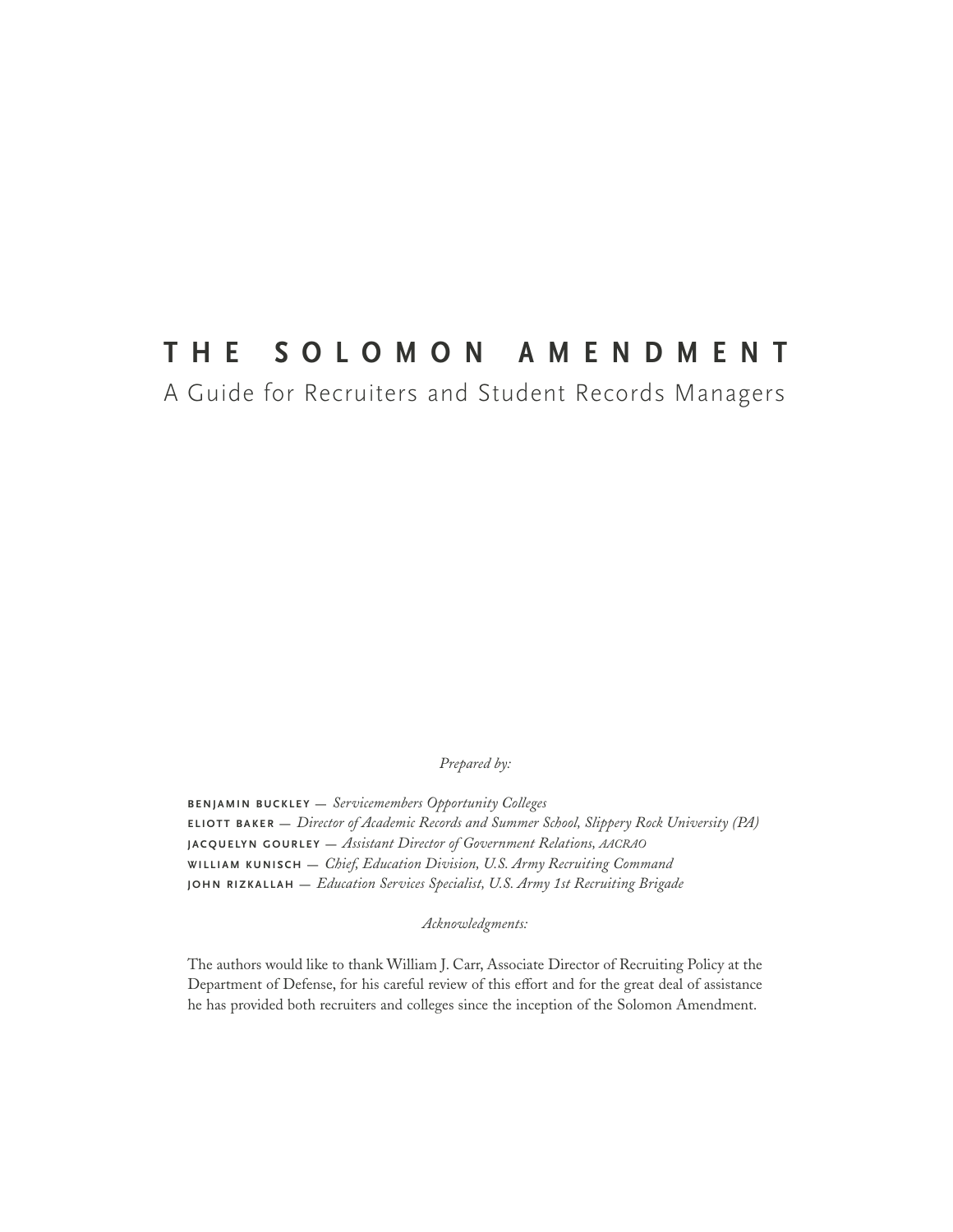

#### **American Association of Collegiate Registrars and Admissions Officers**

One Dupont Circle, nw Suite 520 Washington, DC 20036 tel: (202) 293-9161 fax: (202) 872-8857 www.aacrao.org

© 2001 American Association of Collegiate Registrars and Admissions Officers (aacrao). All rights reserved. AACRAO is a registered trademark. Use, reproduction, copying or redistribution of the aacrao logo is strictly prohibited without written permission from aacrao.

The following material is provided by the American Association of Collegiate Registrars and Admissions Officers (aacrao) to its membership as a source of general information. This material represents aacrao's general understanding of compliance requirements under current law as of the date of publication noted in this material. This publication is not intended to serve as a substitute for legal advice, and we recommend that in developing any specific campus policies, institutions seek the advice of counsel.

AACRAO adheres to the principles of non-discrimination without regard to age, color, handicap or disability, ethnic or national origin, race, religion, gender (including discrimination taking the form of sexual harassment), marital, parental or veteran status, or sexual orientation.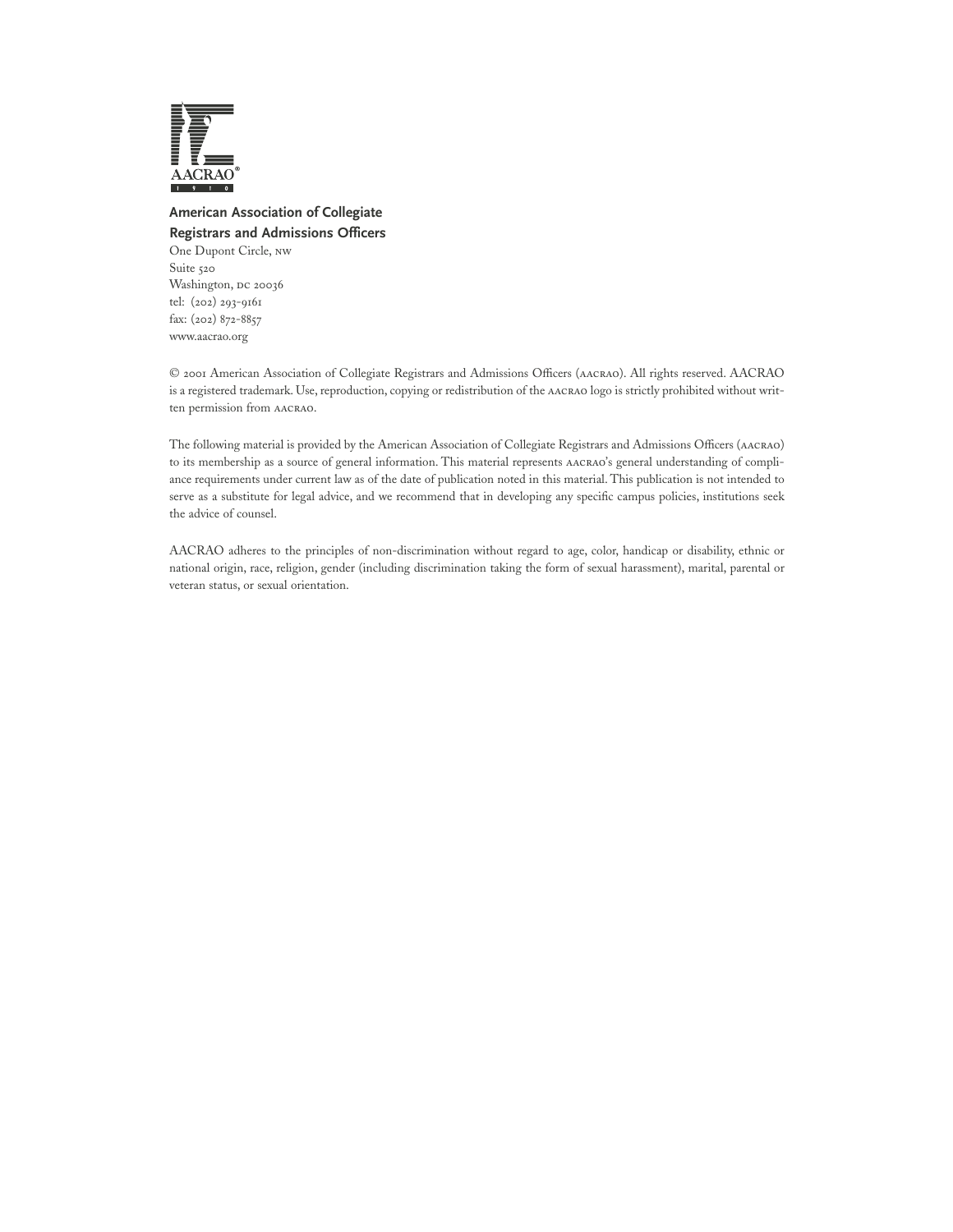### Contents

| <b>Solomon Amendment:</b><br>Contact Information and Resources |  |  |  |  |
|----------------------------------------------------------------|--|--|--|--|
| Solomon Amendment: An Overview 1                               |  |  |  |  |
|                                                                |  |  |  |  |
|                                                                |  |  |  |  |
|                                                                |  |  |  |  |
|                                                                |  |  |  |  |
| How Military Requests for Student Lists are Made 2             |  |  |  |  |
|                                                                |  |  |  |  |
| No-Nos (What recruiters may NOT ask for): 2                    |  |  |  |  |
| Can recruiters make special requests for                       |  |  |  |  |
| Can students prevent the release of their                      |  |  |  |  |
| What if colleges never release                                 |  |  |  |  |
| How often can recruiters ask for student lists? 3              |  |  |  |  |
|                                                                |  |  |  |  |
|                                                                |  |  |  |  |
| What federal agency funding do                                 |  |  |  |  |

| Do law schools and other schools within a |
|-------------------------------------------|
|                                           |
|                                           |
| Are there any conditions under which      |
| How to Improve Relationships Between      |

#### **Appendix 1**

| Appendix 1                                         |
|----------------------------------------------------|
|                                                    |
| <b>Appendix 2</b>                                  |
| Specification for Filtering and Sorting of Student |
| Appendix 3                                         |
| Registrar Sample Response Letter to Accompany      |
| Appendix 4                                         |
| Registrar Sample Response Letter to Accompany      |
| Appendix 5                                         |
| Recruiter's Courtesy Letter to College Registrar   |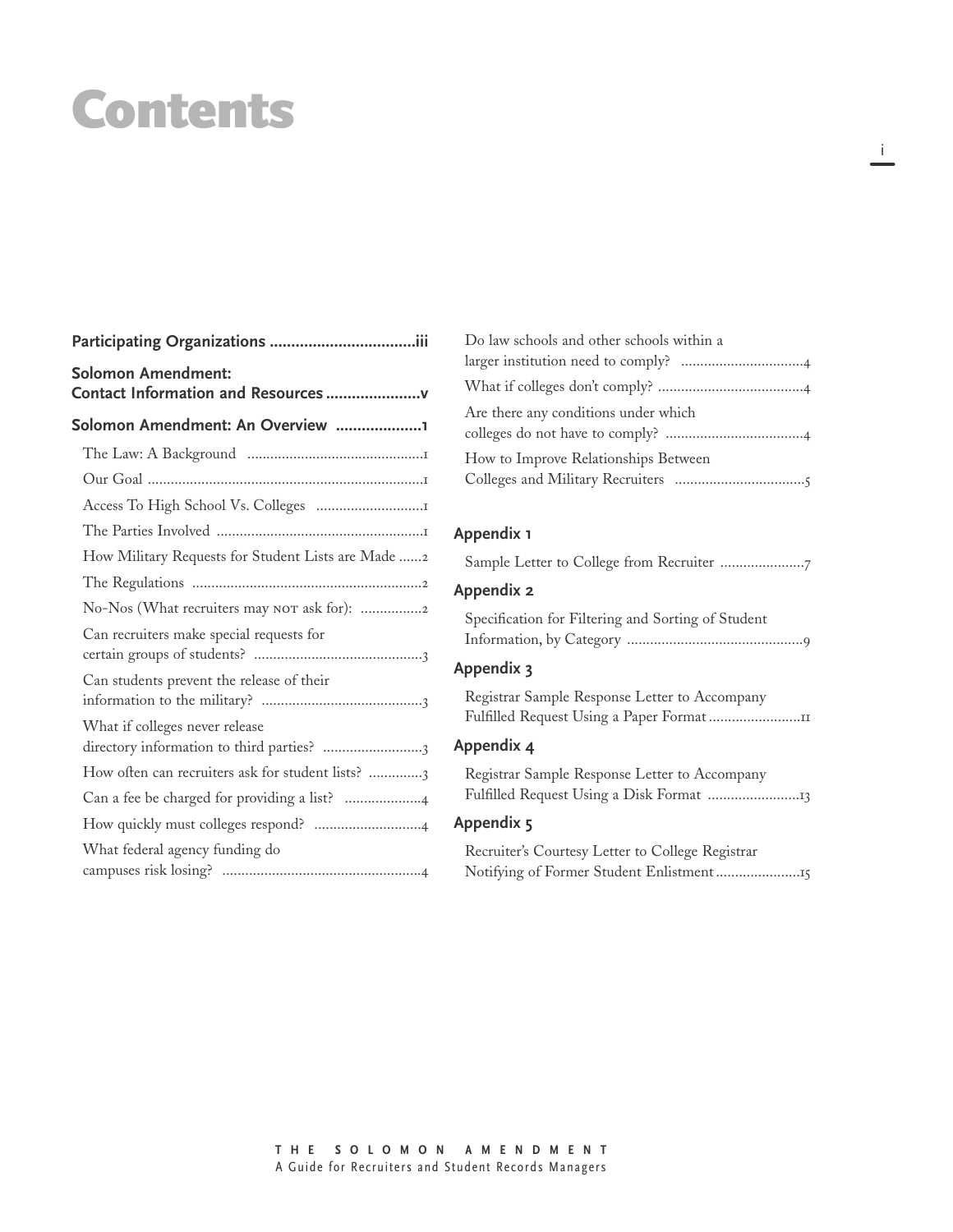When it comes to your institution's foreign credential evaluations...

### Don't take chances.

Put AACRAO's unmatched experience, reliability, and quick turnaround to work for you. With extensive digitized archives and a state-of-the-art document management system, we offer the best in foreign educational credential evaluations—supplying the pinpoint accuracy and the depth of information you expect.

Want extra credibility? No problem—AACRAO goes one step further by conforming to the placement recommendations of the National Council on the Evaluation of Foreign Educational Credentials.

Contact AACRAO and take the guess work out of your evaluations.

Every year, the University of Maryland, University College receives applications from every corner of the globe. We rely on AACRAO evaluations because of their consistency and quality. AACRAO bas the resources to keep current with the latest educational developments around th world and the integrity: serve as the authoritati

iane Lampe,<br>ssociate Vice President udent Services and<br>cademic Advising



AMERICAN ASSOCIATION OF COLLEGIATE REGISTRARS AND ADMISSIONS OFFICERS W W W . A A C R A O . O R G

CREDENTIAL EVALUATIONS = STAFF TRAINING = CONSULTATION SERVICES

AACRAO Office of International Education Services e-mail: oies@aacrao.org Tel: 202-296-3359 Fax: 202-872-8857 To find out more, visit www.aacrao.org/credential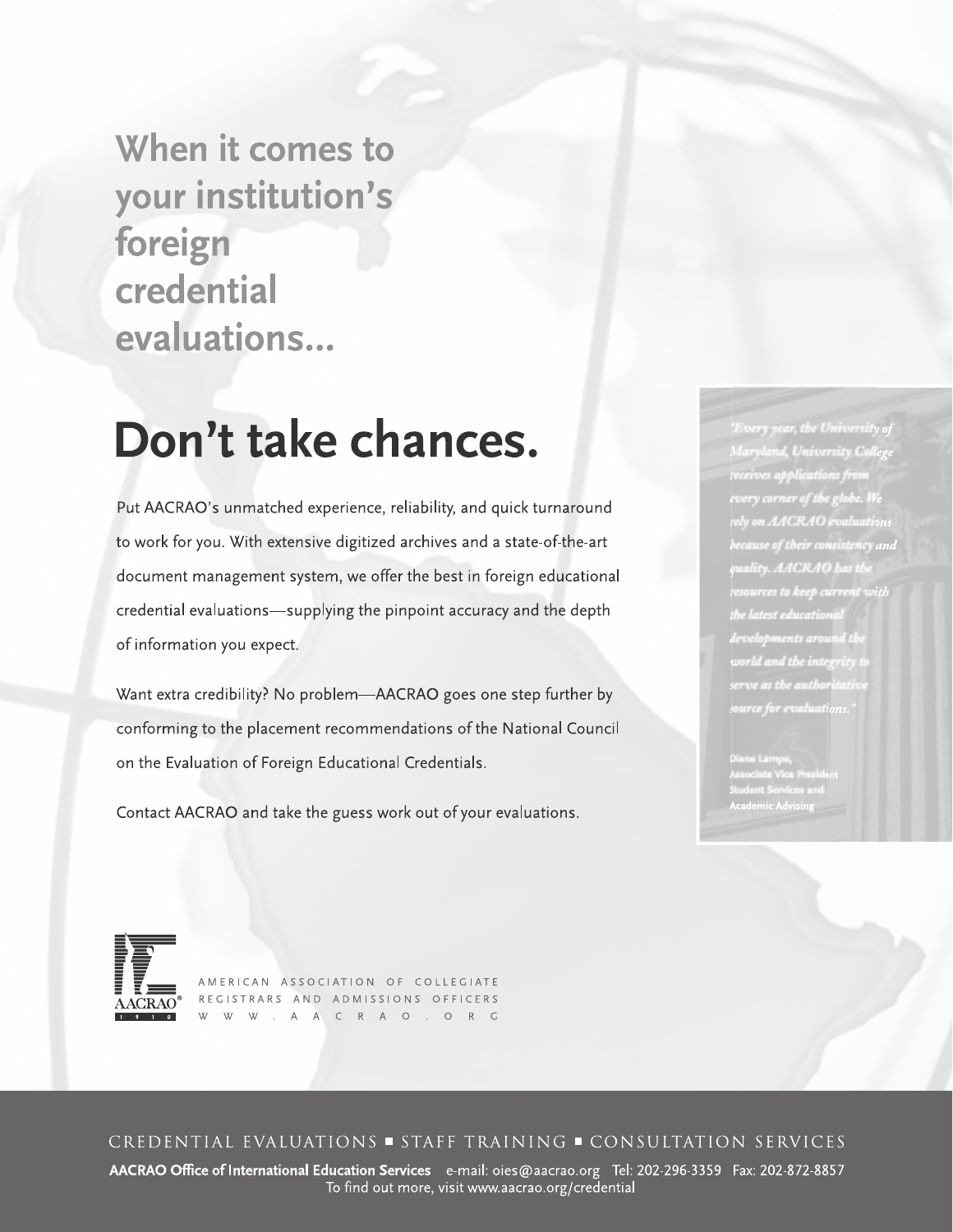### Participating **Organizations**

The **American Association of Collegiate Registrars and Admissions Officers** (aacrao) is a nonprofit, voluntary, higher education association of more than 9,000 admissions and registrar professionals representing approximately 2,300 institutions in more than 35 countries. AACRAO's goal is to foster the professional development of its individual members by providing guidelines and voluntary standards for best practices in records management, admissions, enrollment management, administrative information technology, and student services. AACRAO also provides a forum for discussion on policy initiation, development, interpretation, and implementation—at the institutional level and within the global education community.

**Servicemembers Opportunity Colleges** (soc) is a consortium of national higher education associations and over 1,500 institutional members. SOC functions in cooperation with the Department of Defense (DoD), the military services, including the National Guard and the Coast Guard, to help meet the voluntary higher education needs of servicemembers.

**Concurrent Admissions Program** (ConAP). ConAP is a joint program of the Army Recruiting Command and over 1,400 participating colleges. SOC serves as executive agent for the Army Recruiting Agency and as liaison between Army recruiters, participating colleges and the higher education community. ConAP goals are to increase enlistment of college-capable soldiers and increase college enrollment of veterans. Army recruiters help new soldiers select a college and state their intention of enrolling during or after discharge.

Located in Fort Knox, Kentucky, the **United States Army Recruiting Command** (usarec) provides the command, control, and staff support to the recruiting force. More than 600 military and civilian personnel work in the staff activities of personnel, administration, logistics, budget, and information management, plus several specialized functions such as advertising, market research and analysis, and recruiting operations.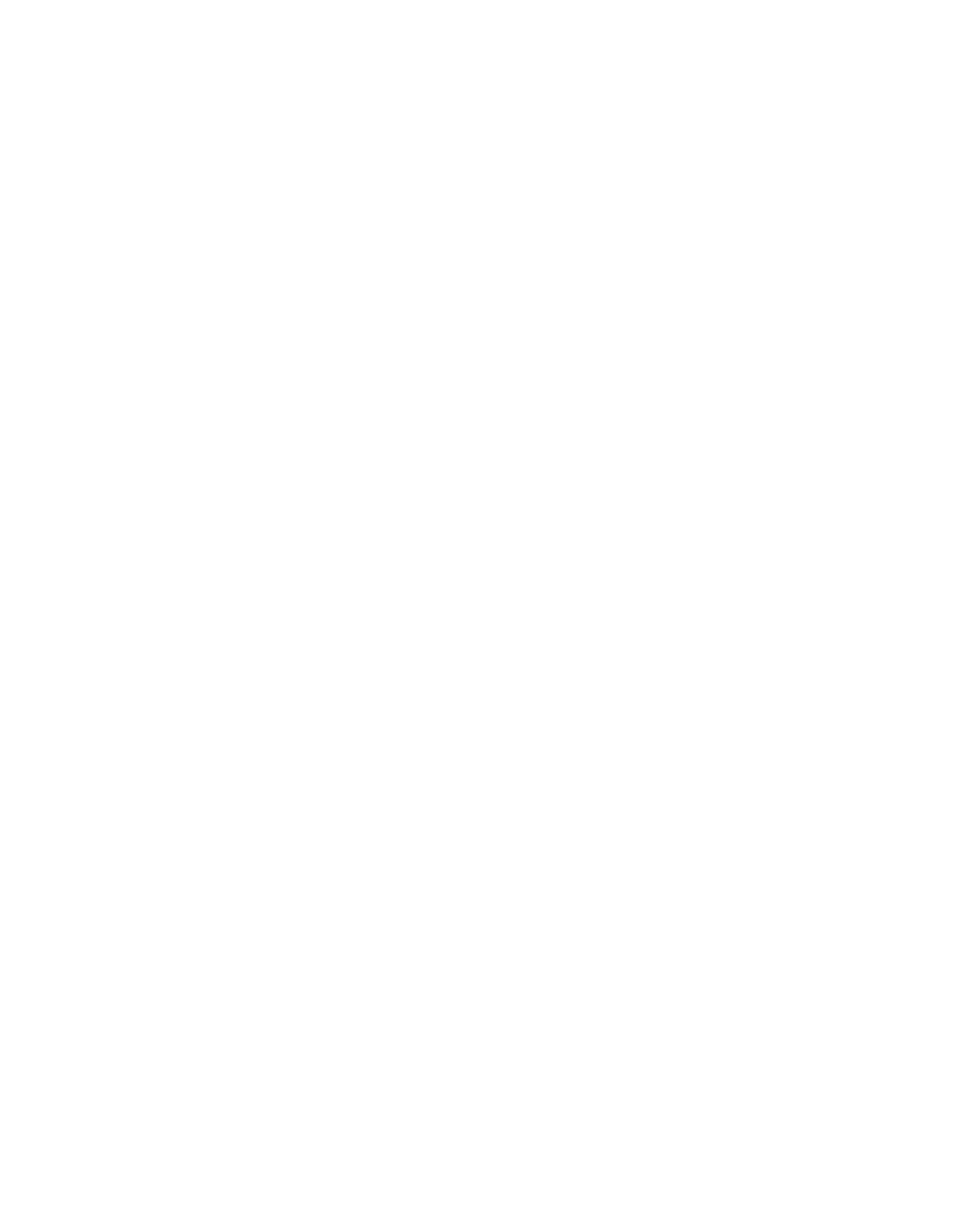### Solomon Amendment: Contact Information and Resources

#### **Jacquelyn Gourley**

Assistant Director of Government Relations American Association of Collegiate Registrars and Admissions Officers (aacrao) One Dupont Circle, NW, Suite Washington, DC 20036-1135 tel: (202) 293-9161 fax: (202) 872-8857 e-mail: gourleyj@aacrao.org

Go to aacrao's *Compliance* Web page at www.aacrao.org for more information about how to comply with the Solomon Amendment. The sample letter contents of this brochure are available online. The *Federal Relations* page includes information on current policymaking related to the Solomon Amendment.

#### **William J. Carr**

Associate Director of Recruiting Policy Department of Defense tel: (703) 697-8444 or (702) 695-5527

#### **Benjamin C. Buckley**

ConAP Project Director Servicemembers Opportunity Colleges 1307 New York Avenue, NW, Fifth Floor Washington, DC 20005-4701 tel: (202) 667-0079 or (800) 368-5622 fax: (202) 667-0622 e-mail: conap@aascu.org

Go to www.soc.aascu.org/conap/ for more information.

#### **William Kunisch**

Chief, Education Services U.S. Army Recruiting Command tel: (502) 626-0771 fax: (502) 626-1251

The public information Web site of the Command, www.usarec.army.mil/, provides information on the various battalions, brigades and organizations that make up usarec.

#### **Eliott G. Baker**

Director of Academic Records and Summer School Slippery Rock University Slippery Rock, PA 16057 tel: (724) 738-2010 fax:  $(724)$  738-2936 e-mail: Eliott.Baker@sru.edu

Web Page: http://www.sru.edu/depts/arss/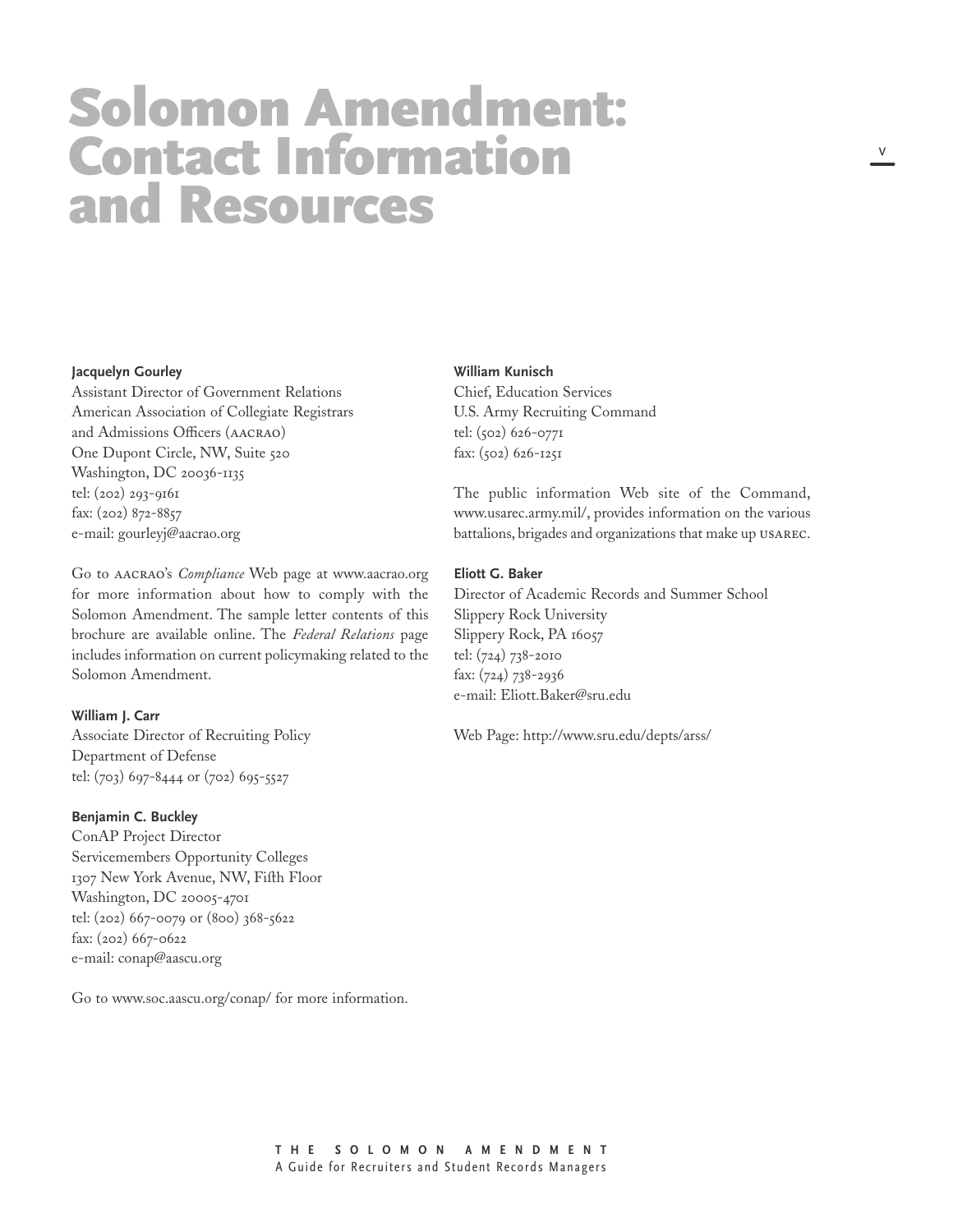

# opportunity<br>for Change...

There's always an

# **Jobs Online**

rg/jobs

AACRAO's Jobs Online is the only employment site specialized for registrars, admissions, enrollment management, student service and other higher education administration professionals.

To find or post a job, visit at www.aacrao.org/jobs or e-mail us at jol@aacrao.org

ww.aacrao.



AMERICAN ASSOCIATION OF COLLEGIATE REGISTRARS AND ADMISSIONS OFFICERS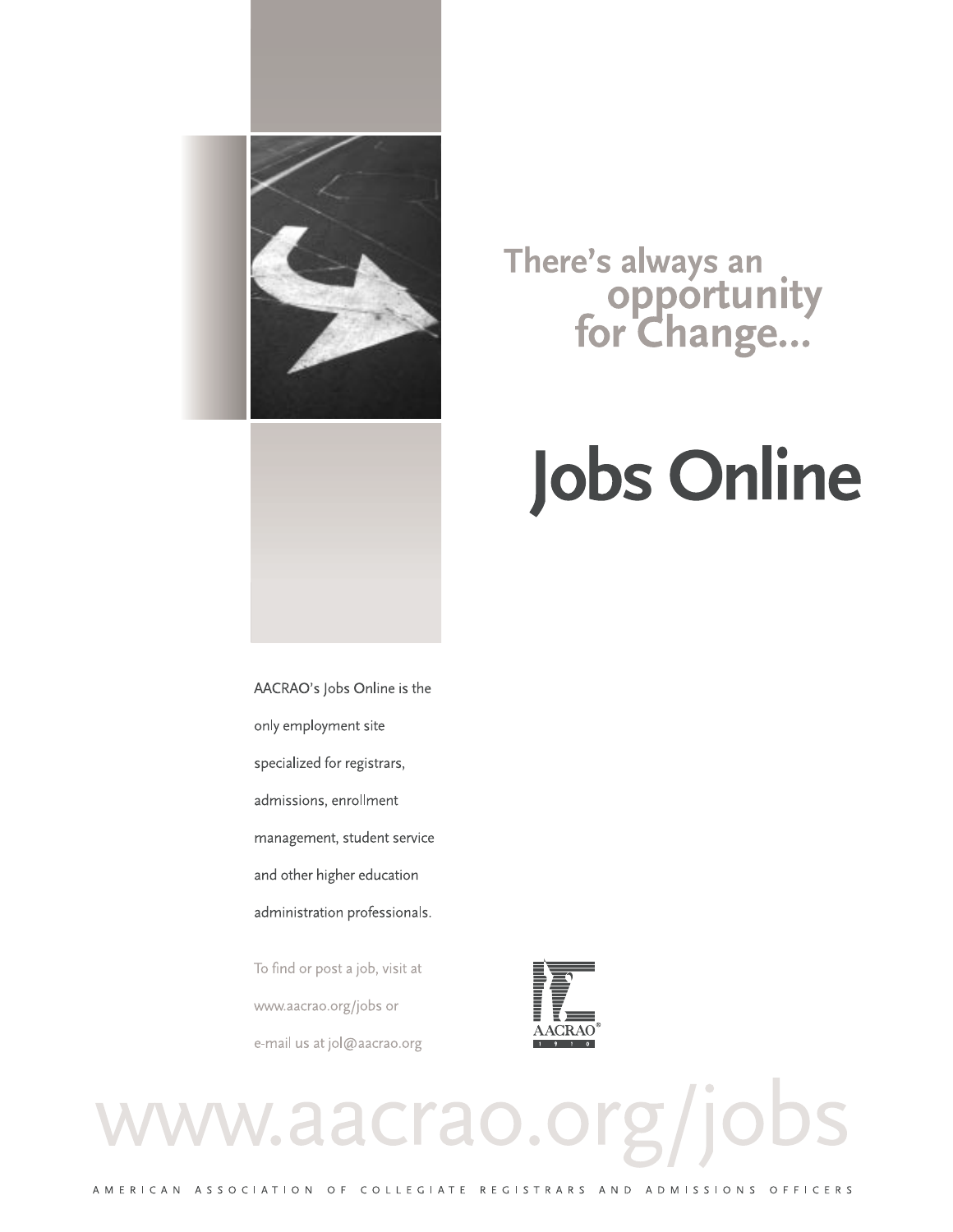### Solomon Amendment: An Overview

#### The Law: A Background

The Solomon Amendment, a federal law, mandates that institutions receiving certain federal agency funding must fulfill military recruitment requests for access to campus and for lists containing *student recruiting information*. If colleges do not comply, they may lose funds essential to their campus—so it is in their best interest to be knowledgeable about the law and develop a positive relationship with recruiters.

The Solomon Amendment allows personally identifiable student information to be released to recruiters that would have been denied them under the Family Educational Rights and Privacy Act of 1974 (ferpa). If colleges release more information about students than either Solomon or FERPA allow, then colleges run the risk of being held liable for the offense.

Members of Congress passed the Solomon Amendment in 1996 because it determined that federal agencies, such as the Department of Defense, should be supported in their efforts by colleges that receive federal funding. It was seen as a way colleges could help the military meet national recruiting goals. Lawmakers also saw a need to pass a law requiring colleges to give the same rights to military recruiters that they give to other employers seeking recruits among college student populations.

#### Our Goal

We hope this guide will educate military recruiters and campus record keepers about the limits and extent of the Solomon Amendment law, and provide a single resource that both parties can refer to when requesting or fulfilling requests for lists containing student recruiting information. The higher education community and military recruiting representatives collaborated on the formation of this guide.

#### Access To High School Vs. Colleges

The requirement laid out in the Solomon Amendment law affects higher education institutions and is two-fold: institutions must give the military access to a) their campuses and to students on those campuses, and b) lists containing student recruiting information. This guide is designed to address the latter.

A separate statute applies to high schools and other secondary institutions. During Fall 2000, Congress passed the National Defense Authorization Act for FYOI (P.L. 106-398). This law requires that high schools provide the military with access to high school students on the same basis as provided generally to postsecondary institutions or prospective employers. The law becomes effective July 1, 2002. The definitions the Army, for instance, uses to describe different levels of "access" are as follows:

- ► Deny Access—School prohibits all recruiter visits to the school.
- **Limits Access**—School limits recruiter visits to career days, job fairs and college nights, or one or two visits per school year.
- $\triangleright$  **Access**—School allows recruiter to visit more often than one or two times per year.

#### The Parties Involved

A brief description of who will contact the college, and how, might be useful to campus representatives. Likewise, it is useful to describe the roles of college officials that military recruiters contact on the various campuses across the country.

Recruiters are trained by "career recruiters" about how to make Solomon Amendment requests of colleges. Registrars should realize, however, that not all recruiters are well versed

**THE SOLOMON AMENDMENT** A Guide for Recruiters and Student Records Managers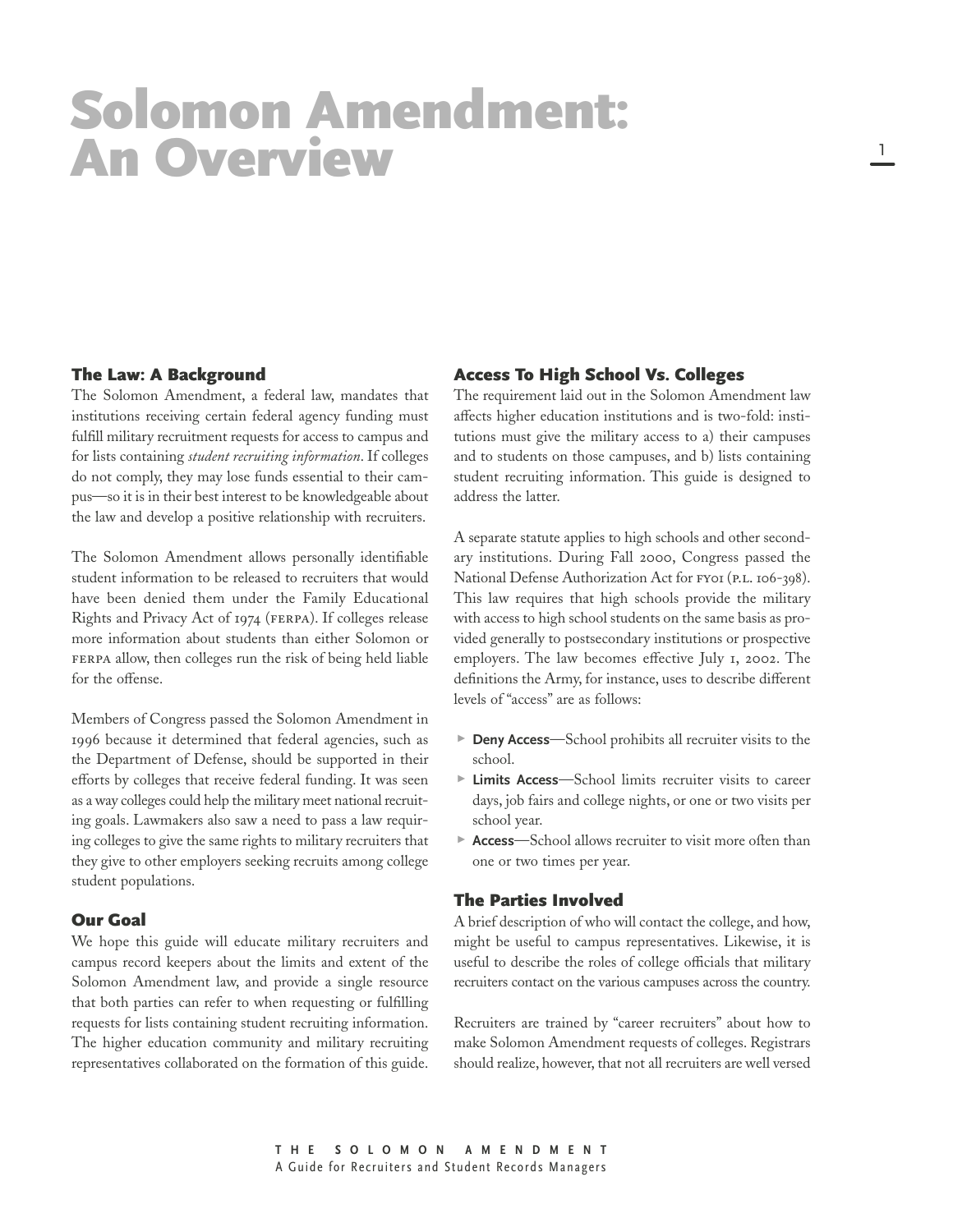in the Solomon Amendment and may accidentally request information they are not entitled to receive. The average age of recruiters is 26, and many have not attended college themselves. For this reason, they may be uneasy about contacting a college official. Also, recruiters may have multiple responsibilities for working with a campus. For instance, they may be responsible for requesting student lists, as well as for accessing the student population by attending career counseling and financial aid exit interview events on campus.

While military representatives may have campus contacts in the ROTC division, the Concurrent Admissions Program, the career-counseling center or the veterans' affairs, student

**RECRUITERS SHOULD ONLY ASK REGISTRARS FOR SOLOMON AMENDMENT STUDENT LISTS.**

only ask registrars for Solomon Amendment student lists. Registrars, as student records managers, should be the only officials on campus responsible for providing student lists to recruiters.

services or financial aid offices, recruiters should

It is important that recruiters understand that the registrar profession has complied with ferpa for over 25 years, and is more accustomed to upholding privacy law than those in many other sectors. FERPA and a quarter-century of regulatory policymaking have sensitized campus officials to carefully consider every release of student information they make. Students often file formal complaints with the U.S. Department of Education against colleges for wrongfully releasing information, and registrars, of course, want to prevent this whenever possible.

#### How Military Requests for Student Lists are Made

There are many different levels within the military responsible for contacting colleges to request student lists. A phone call might be made by a recruiter, or an initial letter sent to a college by a recruiter from within the region where the college is located. It is possible, however, that campus officials will be contacted by a recruiter outside their region. If campus officials doubt the legitimacy of the recruiter, they can contact the Department of Defense at (703) 695-5527. To avoid such confusion, military recruiters are advised to submit written requests to colleges on official letterhead (See Appendix 1). Registrars are advised to maintain paper copies of the military requests.

#### The Regulations

Colleges and universities must comply with the final regulations of the Solomon Amendment as of October 23, 1998 [63 Fed. Reg. 56819] and the Interim Rule published January 13, 2000 [65 Fed. Reg. 2056] by the Department of Defense. Recruiters and registrars are advised to have printed copies of both sets of regulations. You may download the regulations on the aacrao *Compliance* Web page at www.aacrao.org, under the Solomon Amendment heading.

*Student Recruiting Information* refers to the information that military recruiters may request and receive about these students. Recruiters may receive student recruiting information for either the immediately previous, current or future term for all students, aged 17 and older, who are/were registered for at least I credit hour in the requested semester/term. If a request is received *between terms*, the recruiter and registrar should determine from which term the information is preferred.

#### **Student Recruiting Information** (as defined by the Department of Defense in the October 23, 1998 Final Regulations) Name Address *(Regulations do not stipulate local or permanent). Clarify with recruiter.* Telephone listing *(Regulations do not stipulate local or permanent). Clarify with recruiter.* Age *(or date of birth)* Class level *(Freshman, Sophomore, etc…)* Academic major Place of birth\* Degrees received\* Most recent educational institution attended\*

\* This data element was introduced with the January 2000 Interim Rule, but conflicts with the data elements identified in the 1998 final regulations. The higher education and military communities await forthcoming action by federal agencies to reconcile the differences between data considered "student recruiting information" laid out in the final and interim regulations.

If campuses do not maintain this information, they must notify the recruiter of this in writing when they reply to the request. Military recruiters must recognize that this information is confidential and must not be shared with third parties or other organizations. Once the data have been used, whether in electronic or paper format, they should be deleted or destroyed.

If an institution designates e-mail addresses as directory information under ferpa, and it is the institution's policy to release directory information to third parties, e-mail addresses may be provided to the military as part of the student list.

#### **No-Nos (What recruiters may not ask for):**

- Social Security Numbers
- Race/Ethnicity/Nationality
- Grade- or Quality-point average (gpa)
- $\blacktriangleright$ Grades or 'low-performing students'
- Religious affiliation
- $\triangleright$  Students with loans in default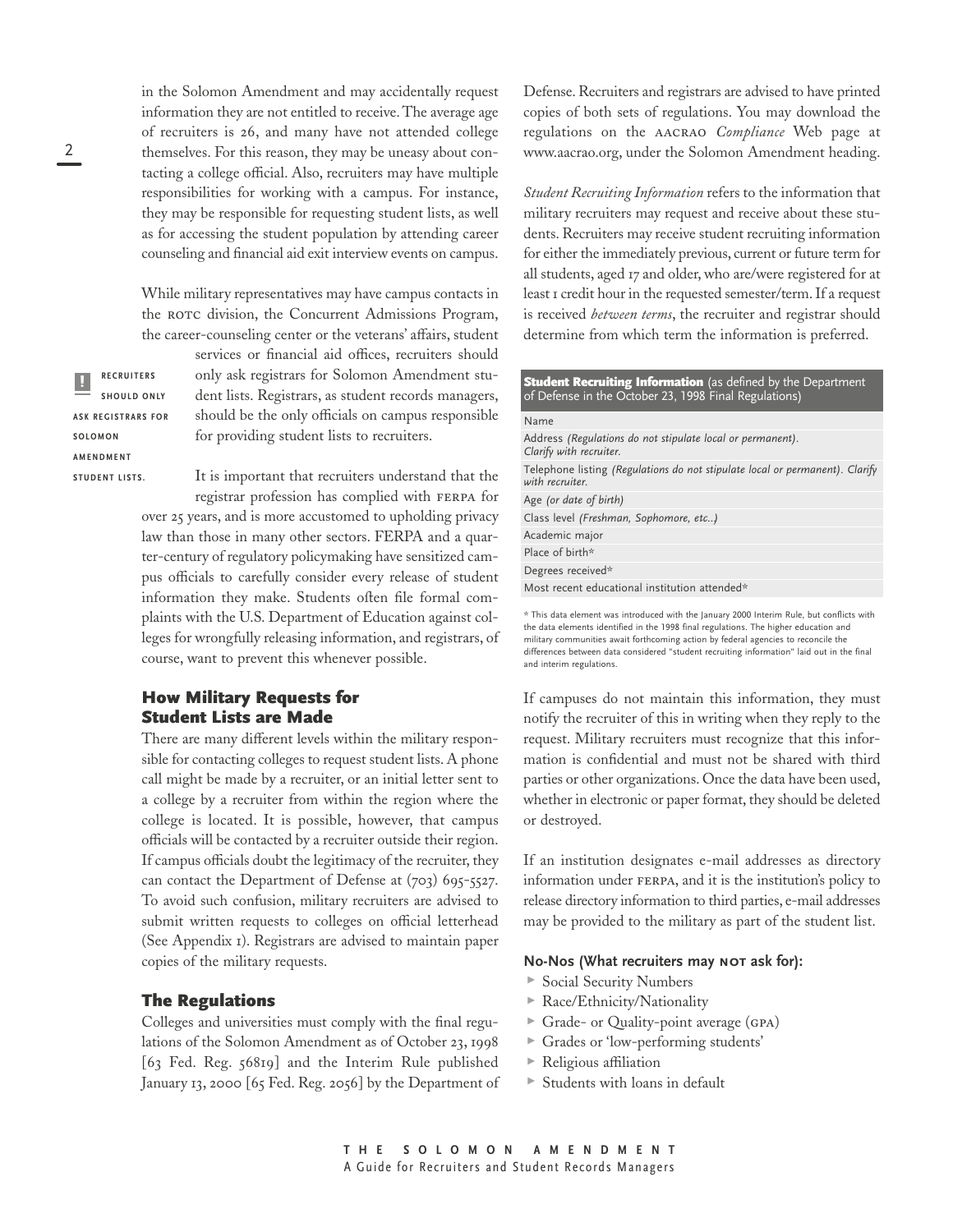**Important**: The information above is personally identifiable and considered harmful if disclosed under FERPA, the federal student privacy law. If a college considers a veterans' benefits administrator or an ROTC unit commander a "school official" with a "legitimate educational interest" as ferpa defines these terms, then registrars can release such personally identifiable information about students to those officials for campus business—but NOT to third parties, including military recruiters. Therefore, such campus officials are always prohibited from releasing this information to any third party.To avoid confusion and a possible legal violation, recruiters are advised never to ask anyone on a campus for student lists other than the registrar.

#### **Other No-Nos:**

- $\triangleright$  Veteran Status
- ► Students no longer enrolled (drop-out or stop-out [*i.e.*, not permanently dropped out] students)

This information is not identified under the Solomon Amendment as student recruiting information. And the Solomon Amendment provides that students included in student lists must be currently enrolled for at least one credit.

#### Can recruiters make special requests for certain groups of students?

Recruiters can request information on a sub-group, like 17- 21 year olds, because age is identified in the law as "Student Recruiting Information." And recruiters may request lists containing only certain pieces of student recruiting information such as name, address and phone number—as long as all pieces are student recruiting information (See Appendix for a form recruiters may copy, complete, and include with their initial letter requesting student recruiting information). Institutions often have the ability to sort students by any of these variables, too, and recruiters are free to ask that registrars comply with sorted lists.

Keep in mind that not all colleges have the ability to fulfill requests for sub-groups or sorting, nor are they required to do so. But in order to accommodate recruiters and to conserve resources, colleges are advised to design their computer program for Solomon Amendment compliance to enable it to:

- ► Sort the information
- Run reports on more than one medium
- Include or eliminate specific pieces of "student recruiting information"
- $\blacktriangleright$  Run reports on sub-groups

See Appendix 3 for a sample letter from a college official to accompany a student list in paper format that he/she produces for a recruiter. Appendix  $4$  is a sample letter from a college official to accompany a student list in disk format.

#### Can students prevent the release of their information to the military?

Students are not permitted to restrict the release of their "Student Recruiting Information" specifically to the military, but if students withhold the release of their "directory information" under ferpa, then colleges may not release

it to the military either. Similarly, colleges are advised not to print an announcement concerning the Solomon Amendment in their publications, such as catalogs or schedule of classes, or their annual FERPA notification: the preamble to the final regulations asserts that students should not be given a "special opportunity" to prevent the release of their student recruiting information, adding that granting such an opportunity "is not necessary or appropriate."

#### What if colleges never release directory information to third parties?

If a college designates "Directory Information" under FERPA but does not release it, the college must still comply with requests for "Student Recruiting Information" to the military.

#### How often can recruiters ask for student lists?

Colleges may supply "Student Recruiting Information" once each term or semester to a unit within the Military Service. There are 12 eligible units within the four branches of the service—Army and Army Reserve recruit together:

#### **Army:**

Army, Army Reserve, Army National Guard **Navy:** Navy, Navy Reserve **Marine Corps:** Marine Corps, Marine Corps Reserve **Air Force:** Air Force, Air Force Reserve, Air Force National Guard **Coast Guard:** Coast Guard, Coast Guard Reserve

**RECRUITERS MAY RECEIVE STUDENT RECRUIT-ING INFORMATION FOR EITHER THE IMMEDIATELY PREVI-OUS, CURRENT OR FUTURE TERM FOR ALL STUDENTS, AGED 17 AND OLDER, WHO ARE/WERE REGISTERED FOR AT LEAST 1 CREDIT HOUR IN THE REQUESTED SEMESTER/TERM** ||<br>|-



**HAVE THE ABILITY TO FULFILL REQUESTS FOR SUB-GROUPS OR SORTING, NOR ARE THEY REQUIRED TO DO SO**

**THE SOLOMON AMENDMENT** A Guide for Recruiters and Student Records Managers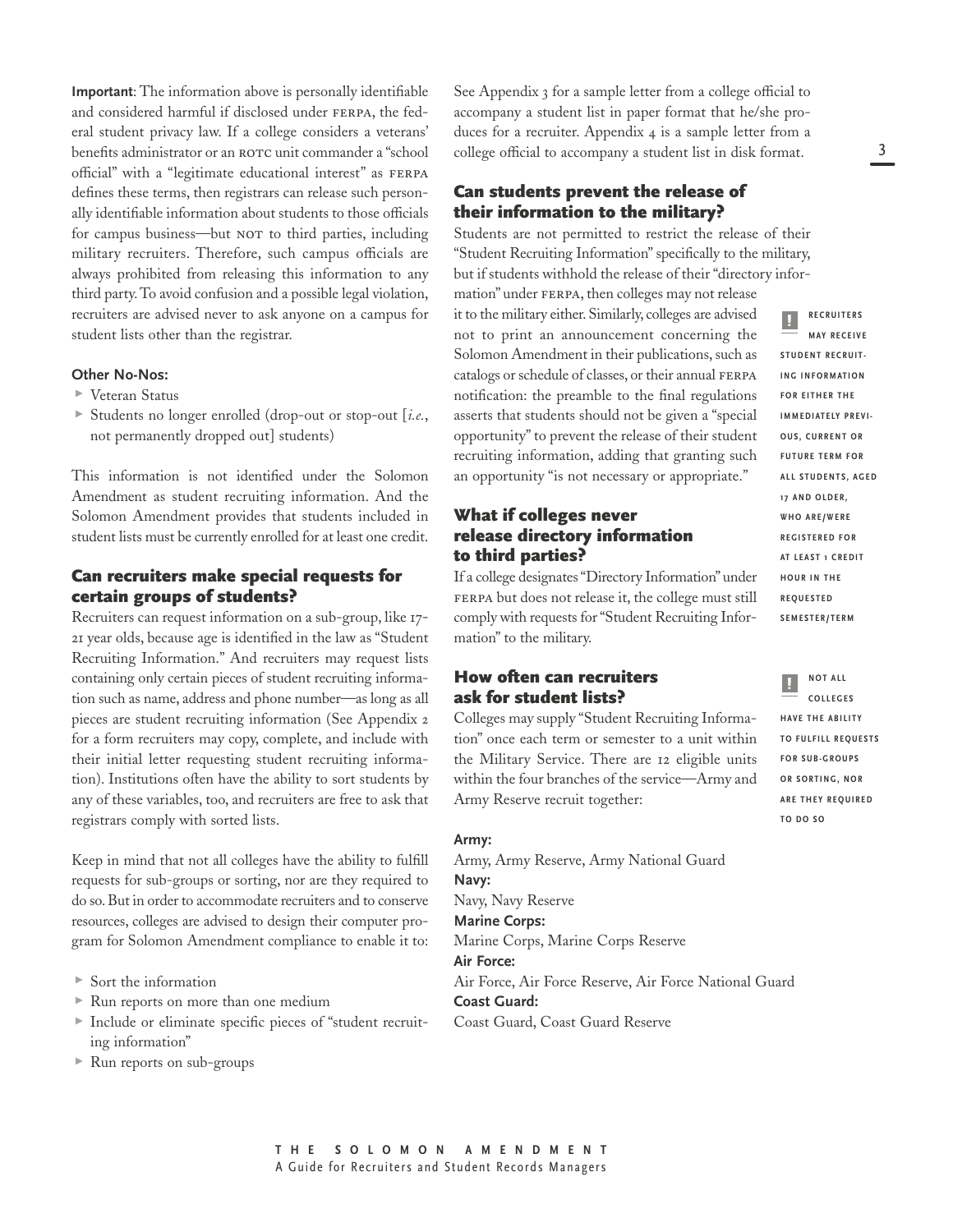In addition to the units listed above, ROTC units from each of the four branches of the service may also request "Student Recruiting Information" once a term or semester. If you receive two requests from the same unit within the same branch within the same term, refer the individual making the second request to the recruiter who has already received your institution's student recruiting information.

#### Can a fee be charged for providing a list?

Institutions are allowed by law to charge a reasonable and customary fee for fulfilling Solomon Amendment requests. A survey completed last year by registrar members of aacrao indicated that the vast majority does not charge a fee. If they do, however, they may base the cost on the medium they use for the lists, depending on the cost of producing them. A college has 15 days to respond to a request from a recruiter to explain the method for determining costs and the basis for concluding that the charges are reasonable and customary.

#### How quickly must colleges respond?

There is no time limit on how quickly colleges must respond to a request, but college officials and recruiters should cooperate in forming a timetable amenable to both parties.

#### What federal agency funding do campuses risk losing?

Department of Defense, Transportation, Labor, Health and Human Services, Education and related agency funding is at risk if colleges don't comply with the Solomon Amendment. But colleges no longer risk losing student-aid funding, which comes from the Education Department and includes Perkins Loans, Federal seog and Work-Study dollars, since Congress passed a provision in 1999 exempting those funds from the Solomon Amendment. No regulations amending compliance to take this into account have yet been issued, and colleges await this agency action.

The Defense Department, the federal agency responsible for interpreting and enforcing the Solomon Amendment, has rarely withheld or withdrawn federal agency funds from a college for violating the Solomon Amendment. In a number of cases, institutions reported to be out of compliance have resolved the matter with recruiters.

#### Do law schools and other schools within a larger institution need to comply?

Higher education institutions, and the schools that are administered independently, such as law, graduate or undergraduate schools (*i.e.*, 'sub-elements') must fulfill military recruiter requests—or the entire institution may lose Department of Defense funds.<sup>1</sup> Other agency funding is not at risk if subelements fail to give the military access to campus or to student lists.

#### What if colleges don't comply?

Recruiters are advised to go through their chain of command by alerting superiors to problems in having Solomon Amendment requests fulfilled. Branches of the military service are advised to maintain a consistent approach in dealing with campus officials that do not respond to requests for student information. Procedures and the timeline for taking action are laid out for recruiters in the 1998 final regulations.

#### Are there any conditions under which colleges do not have to comply?

While all colleges are advised to comply with the Solomon Amendment since nearly all receive some kind of agency funding stipulated in the law, some schools need not do so. A school will not be in violation of Solomon if:

- It can certify that in prohibiting access to campuses or students, it excludes other employees from recruiting on its campus, or that military recruiters have the same degree of access afforded other employers.
- $\blacktriangleright$  It permits employers to recruit on campus only in response to the expressed interest of students.
- $\triangleright$  The military is given the same opportunities as other employers to inform students of their recruitment activities.
- $\blacktriangleright$  It certifies that too few students are interested to warrant accommodating military recruiters, applying the same criteria applicable to other employers.
- $\triangleright$  The school does not collect or maintain some of the "Student Recruiting Information" elements prescribed by the final regulations—but the college must still provide the student recruiting information elements it does collect or maintain.
- The covered school has a long-standing policy of pacifism based upon historical religious affiliation.

 $\mathrm{^{r}}$  An amendment passed with the 2000 Department of Defense appropriations act and was implemented by the January 2000 DoD Interim Rule by providing that subelements of institutions run the risk of losing the entire institution's DoD funds if the sub-element does not give the military access to campuses or to student lists. But since this interpretation conflicts with the 1998 final regulations, which do not hold entire institutions liable if sub-elements don't give the military access, we await agency action as to how the 2000 Interim Rule relates to the 1998 final regulations and other legislation passed since 1998.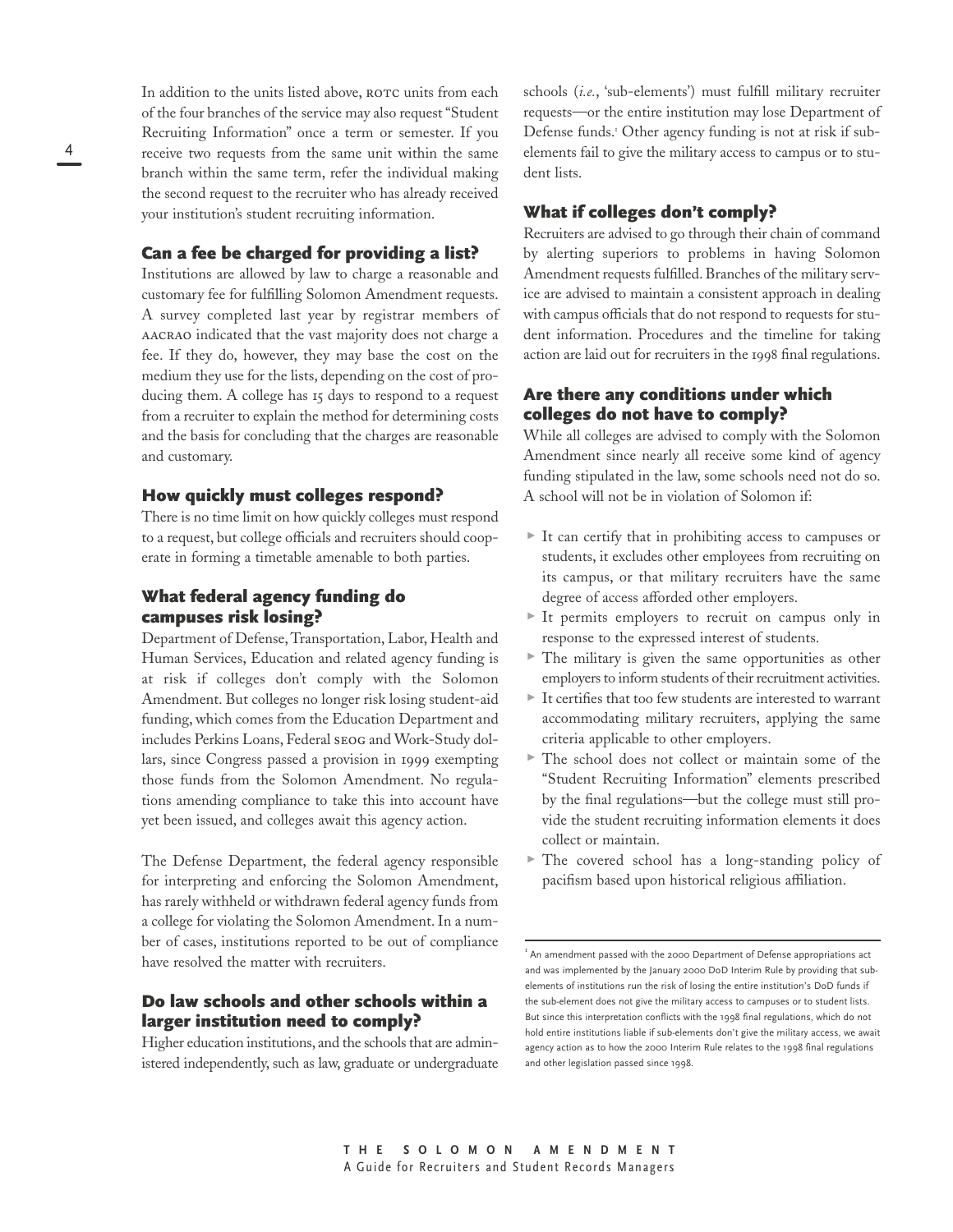#### How to Improve Relationships Between Colleges and Military Recruiters

Maintain a respectful relationship between recruiters and colleges by working together to comply with the Solomon Amendment law.

Recruiters can submit the Student Right-to-Know sample letter [See Appendix 5] for a student who has stopped out and enlisted in the military services. The letter notifies the college registrar that the student can be excluded from the campus' SRTK/Graduate Rate Survey reporting. Graduation, or completion, rates weigh considerably in a college's reputation in national rankings and in the eyes of prospective students. Receipt of this notice from the military is a benefit to campus officials.

Recruiters can take a course at the college or university to meet their degree needs while interacting with students and sensitizing them to military service.

Recruiters should be aware of whether their supervisor has contacted the campus president. If interaction between the supervisor and the president was positive, cite the nature of their meeting in the letter to registrars—and the meeting's outcomes.

If a recruiter has a ConAP (Concurrent Admissions Program) point of contact on a campus from which the recruiter is requesting student lists, he or she can cite this in the initial letter to the college.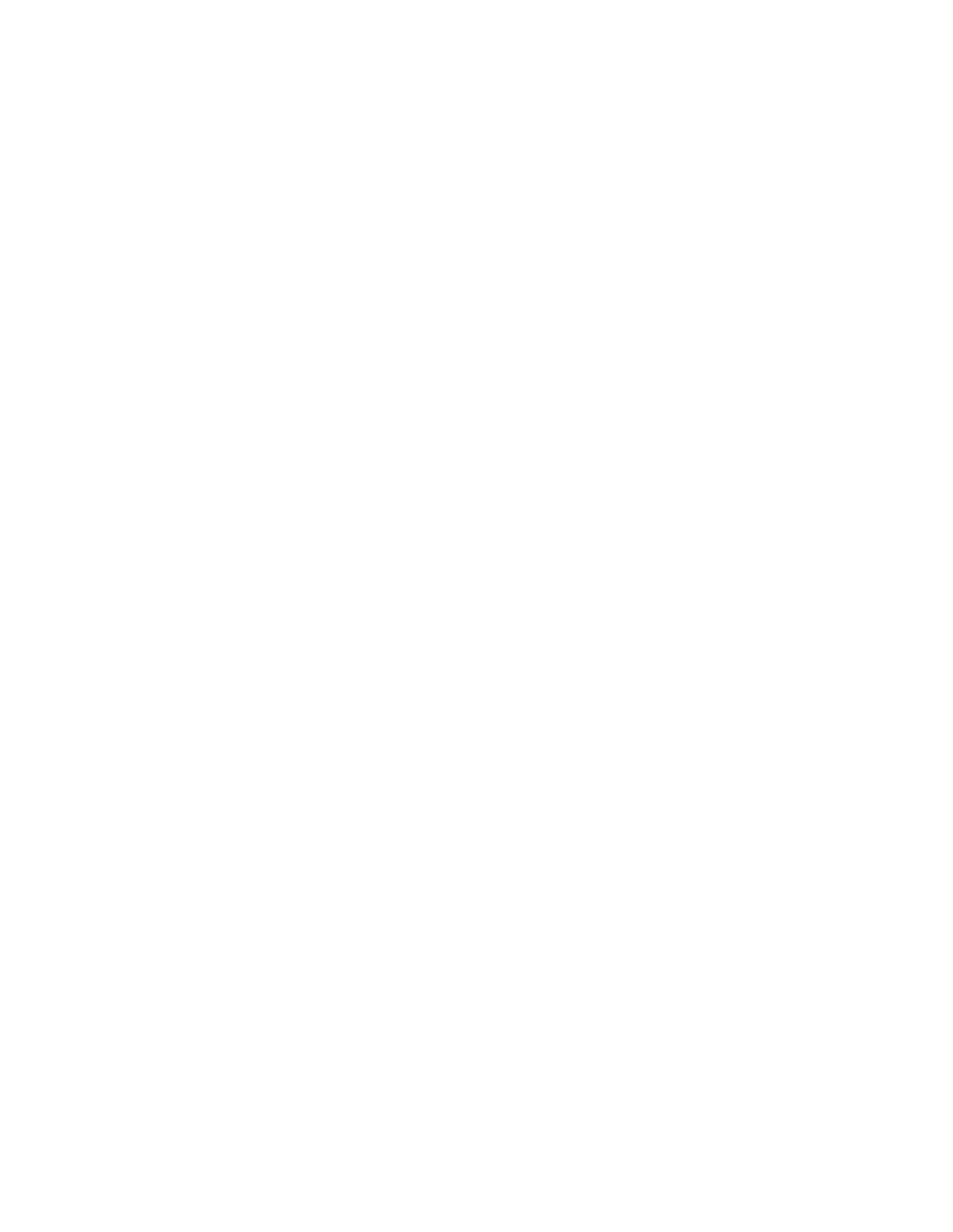#### **SAMPLE LETTER TO COLLEGE FROM RECRUITER (PAGE 1)**

[Recruiters: Use Official Letterhead]

**<Registrar Name> <College> <Complete address>**

RE: Military Recruiting and Reserve Officer Training Corps Program Access to Institutions of Higher Education (Solomon Amendment)

#### Dear **<Name of Registrar>**:

I am writing to request a list containing student recruiting information for students enrolled at your institution for at least one credit for the **<season/term>** semester of **<year>**. In 1996, Congress passed a series of laws that address Military Recruiting and Reserve Officer Training Corps (ROTC) Program Access to Students of Higher Education (commonly referred to as the "Solomon Amendment") in order to help military recruiters meet congressionallymandated recruitment numbers. Under these laws, colleges must give recruiters access to their campuses and provide them with lists containing "student recruiting information." Some of this information may be prohibited for release to anyone if it is not designated by your institution as directory information under FERPA. However, since the Solomon Amendment overrides ferpa, it gives the military the right to receive data designated as "student recruiting information." If an institution or its sub-element does not comply, the entire institution risks losing certain federal funds.

"Student recruiting information" is defined as a current student's name, address, telephone number, age (or date of birth), level of education (*e.g.*, freshman, sophomore, or degree awarded for a recent graduate), academic major, place of birth, most recent educational institution attended and degrees received. Colleges need not provide other information, or any of this information it does not collect or maintain. If a current roster is not available, please provide information on the most recent previous or future term that is available.

If possible, please provide the information in the following format:

□ Labels

If you are unable to provide the format selected above, please provide the information in the medium available to you.

**CONTINUES** -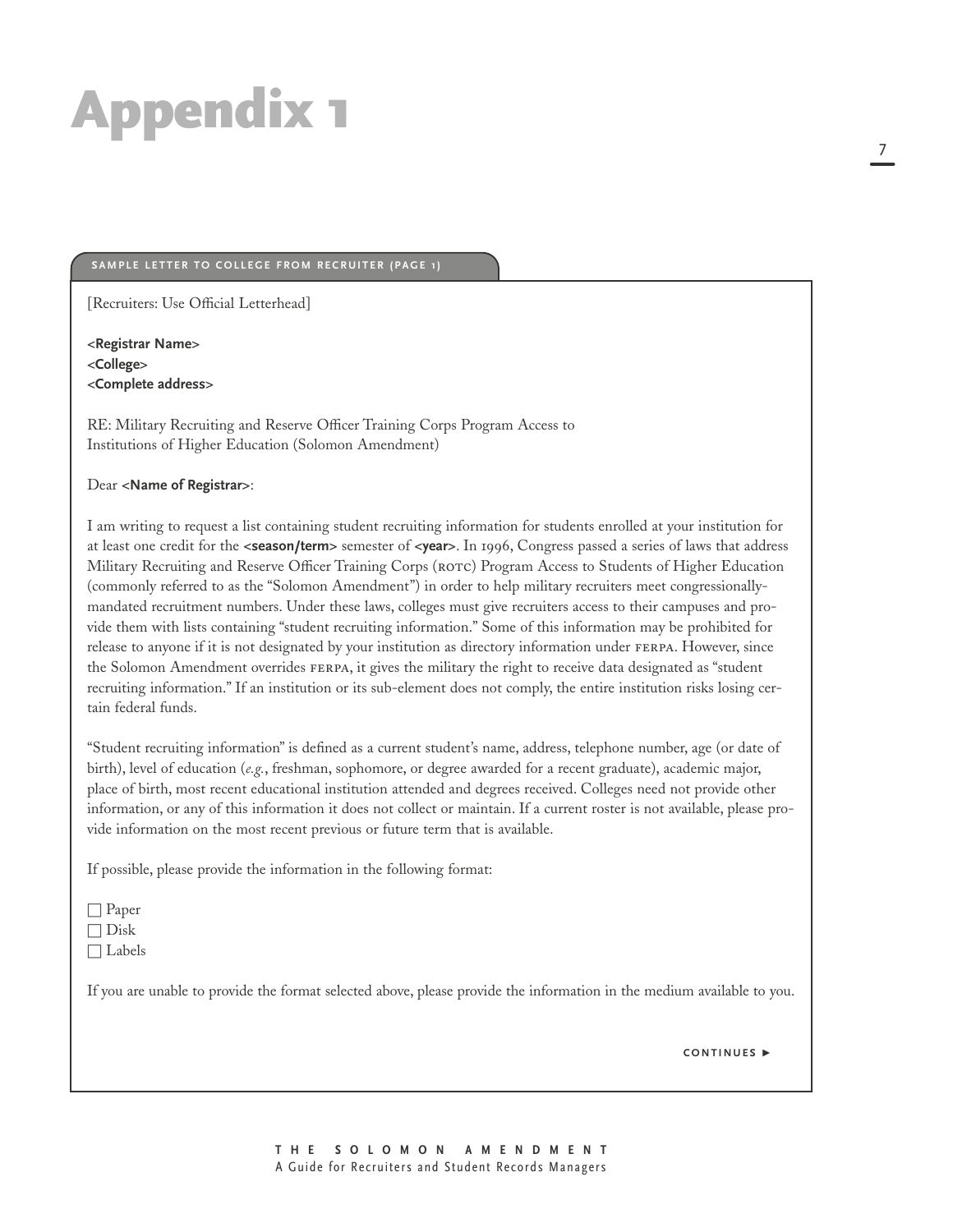#### **SAMPLE LETTER TO COLLEGE FROM RECRUITER (PAGE 2)**

While I understand that colleges are not required to eliminate categories of information, sort the information, or provide information on sub-groups, I ask that you accommodate this request by providing and sorting the information as indicated in the enclosure (see Appendix 2).

This letter serves as my understanding that the information is to be used for military recruiting purposes only. I also understand that the information I am requesting is confidential and cannot be released to anyone outside my organization. I understand that under ferpa, I must destroy the student list once it has been used. Please note that Department of Defense components (Army, Navy, Marine Corps, Air Force, and Coast Guard, as well as Reserve and ROTC components of each) are entitled to receive student recruiting information once every semester or term.

Your assistance is appreciated. Please call me at <**Recruiter phone number**> if you have any questions.

Sincerely, **<Recruiter Title and Name>**

Enclosure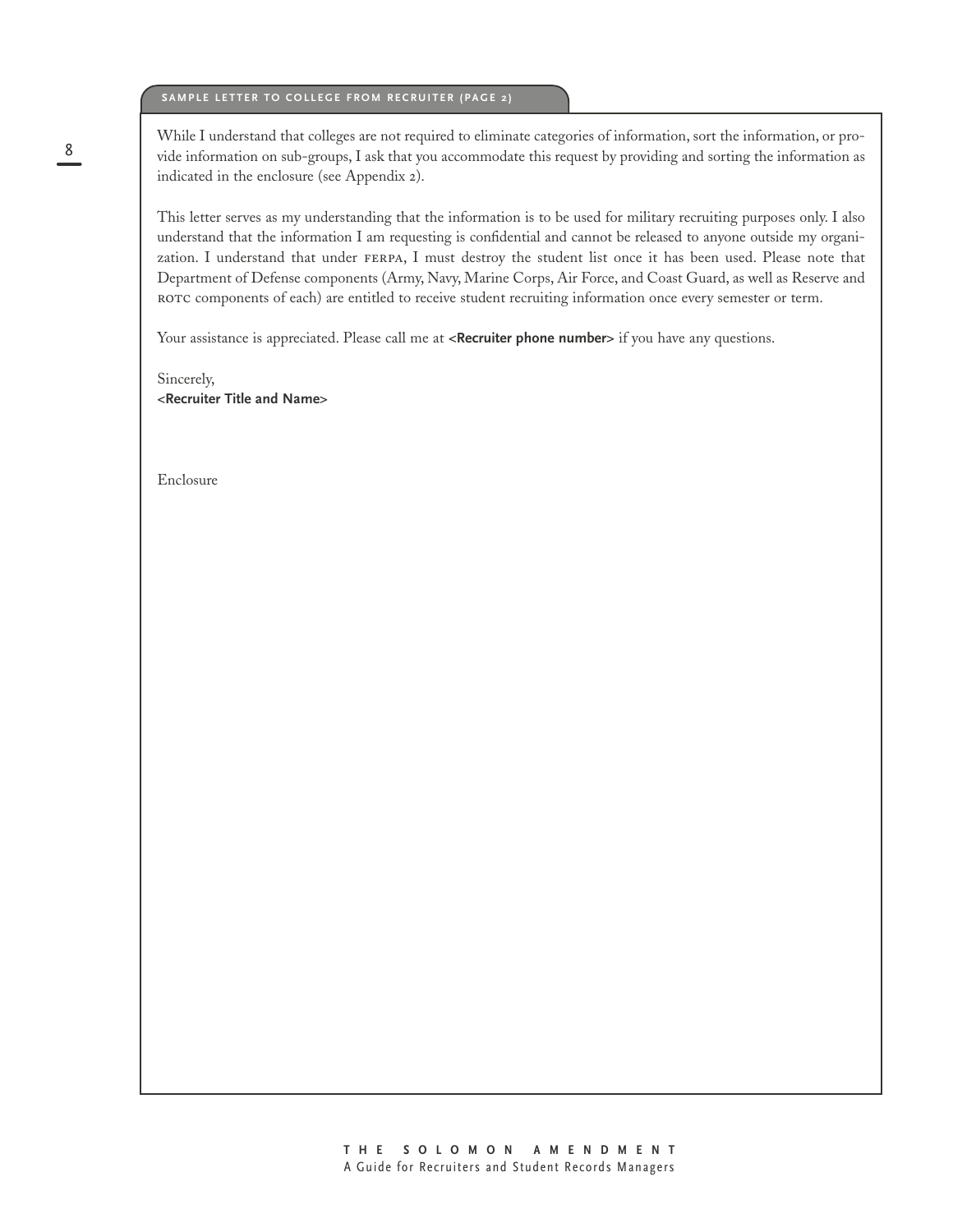#### **SPECIFICATION FOR FILTERING AND SORTING OF STUDENT INFORMATION, BY CATEGORY**

Recruiters: Identify the data elements you would like to receive and how you would like them sorted, keeping in mind that the more fields you complete below that require sorting, the more selective the list. You have three options:

- □ I would like to receive all categories of student recruiting information on your currently enrolled students, unsorted. (Stop here.)
- □ I would like to receive all categories of student recruiting information on your currently enrolled students, sorted by the category I have indicated below (recruiters select *only one* category for sorting below).
- $\Box$  I would like to receive only the categories of student recruiting information on your currently enrolled students as indicated, and sorted by the category I have indicated below (indicate preferences below by checking each box).

| Category                                                      | Check to receive information<br>in this category | Filter this information by                                                                                                                                                                                                      | Check to sort by                      |
|---------------------------------------------------------------|--------------------------------------------------|---------------------------------------------------------------------------------------------------------------------------------------------------------------------------------------------------------------------------------|---------------------------------------|
| <b>NAME</b>                                                   | $\Box$                                           | n/a                                                                                                                                                                                                                             | this category                         |
| <b>ADDRESS</b>                                                |                                                  | permanent/home address<br>$\Box$ temporary/school address                                                                                                                                                                       | this category, by zip code            |
| <b>TELEPHONE LISTING</b>                                      |                                                  | permanent/home listing<br>$\Box$ local/school listing                                                                                                                                                                           | this category, by area code<br>$\Box$ |
| <b>PLACE OF BIRTH</b>                                         |                                                  | n/a                                                                                                                                                                                                                             | this category                         |
| DATE OF BIRTH,<br><b>AGE OF AGE GROUP</b>                     |                                                  | Specify a range (e.g., 17 [the<br>youngest age allowed by law] to 21);<br>if no range is identified, institution is<br>asked to provide all:<br>$\frac{1}{\sqrt{1-\frac{1}{2}}}\left\{ 0\frac{1}{\sqrt{1-\frac{1}{2}}}\right\}$ | this category                         |
| <b>DEGREES RECEIVED</b>                                       | $\Box$                                           | n/a                                                                                                                                                                                                                             | this category                         |
| <b>CLASS LEVEL</b>                                            |                                                  | Select all that apply or none:<br>$\Box$ Freshman<br>□ Sophomore<br>$\sqcap$ Junior<br>$\sqsupset$ Senior<br>Graduate/Professional/Doctoral<br>$\overline{\Box}$ Post-baccalaureate                                             | this category                         |
| <b>ACADEMIC MAJOR(S)</b>                                      |                                                  | List all that apply:                                                                                                                                                                                                            | this category                         |
| <b>MOST RECENT EDUCATIONAL</b><br><b>INSTITUTION ATTENDED</b> |                                                  | n/a                                                                                                                                                                                                                             | this category                         |

**Note:** If your institution designates e-mail addresses as directory information under ferpa, and it is your institution's policy to release directory information to third parties, please include e-mail addresses as part of the report.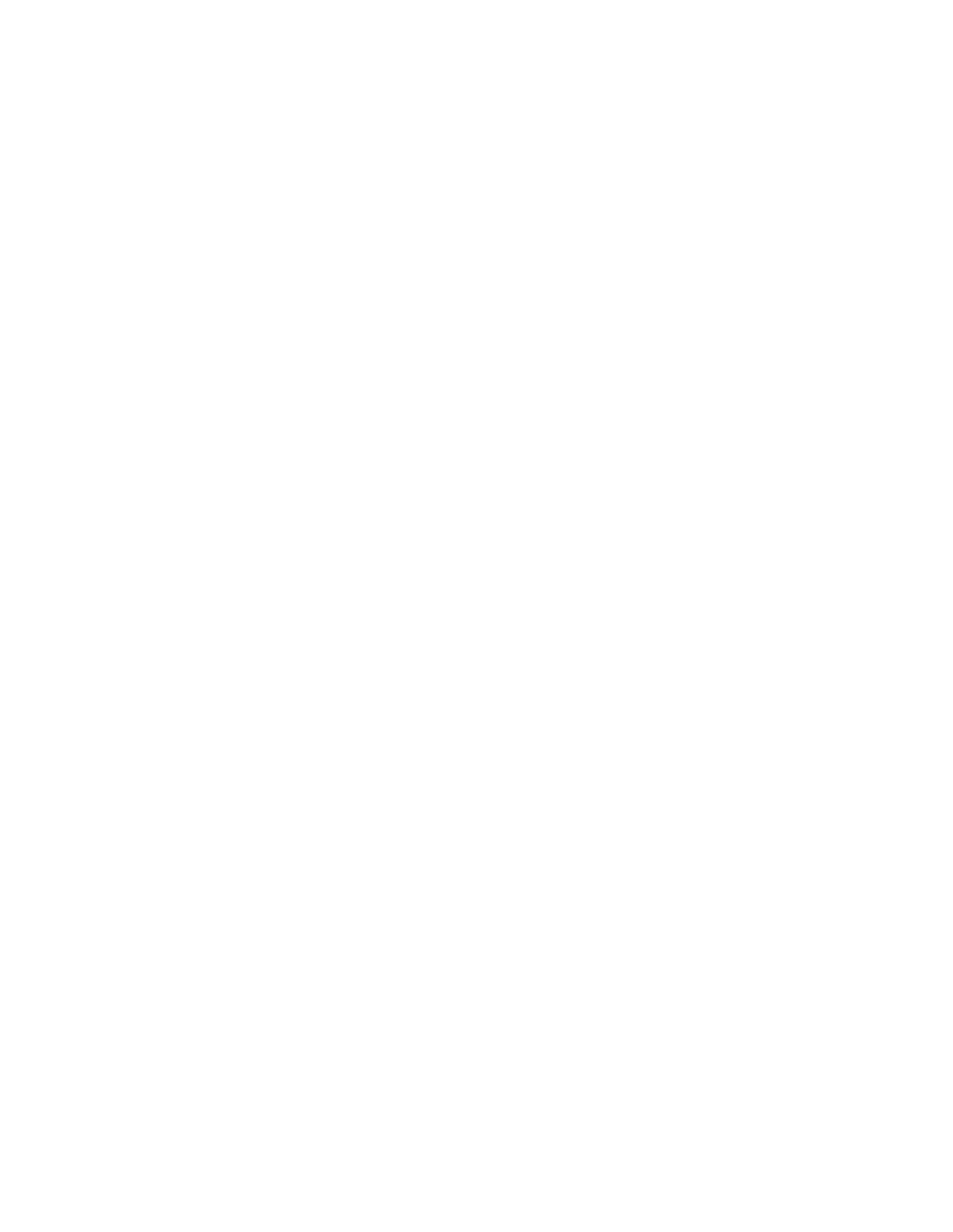#### **REGISTRAR SAMPLE RESPONSE LETTER TO ACCOMPANY FULFILLED REQUEST USING A PAPER FORMAT**

**<Date>**

**<Recruiter Title> <Name> <Address>**

Dear **<Recruiter Title and Name>**,

Please find enclosed the information you recently requested. In accordance with the Solomon Amendment, we have included all the required information for those students aged 17 and older, enrolled for at least one credit at our University during the **<Semester/term and year>** semester.

To aid you in reading this printout, I have developed a key, shown below, for your use. If you still have questions concerning the printout, please feel free to contact me at **<Campus official phone number>**. This information is not to be shared with anyone else and should be returned or destroyed after you have finished using the data.

| <b>Sample Student Record</b>                   |            |            |                       |                  |                |  |  |  |
|------------------------------------------------|------------|------------|-----------------------|------------------|----------------|--|--|--|
| П                                              | 2          | $\sqrt{3}$ | <b>4</b>              | 5                | 6              |  |  |  |
| Leonard Baker                                  | Senior     | 022052     | H&HS PE BS SPORT MGMT | <b>BUTLER CC</b> | Assoc. of Arts |  |  |  |
| $\overline{7}$                                 | 8          |            |                       |                  |                |  |  |  |
| 339 Aztec Lane, Slippery Rock, PA 16057        | 7247940001 |            |                       |                  |                |  |  |  |
| $\sqrt{9}$                                     | 10         |            |                       |                  |                |  |  |  |
| 422 South Main Street, Slippery Rock, PA 16057 | 7247940002 |            |                       |                  |                |  |  |  |
| 60                                             |            |            |                       |                  |                |  |  |  |
| Boston, MA                                     |            |            |                       |                  |                |  |  |  |

#### **Key To Sample Student Record**

At the top of each page you will find a key that identifies each piece of information.\* 5. School Last Attended

6. Previous Degree (if known)

1. Student's Name

- 2. Class Level
- 3. Date of Birth (or Age)
- 4. Academic Major
	-

7. Home Street/City/State/Zip 8. Home Telephone

9. Local/Campus Address 10. Local/Campus Telephone 11. Place of Birth

Sincerely, **<Campus Official and Title>**

Enclosure

\* **Note to Campuses:** If you do not collect some of the data requested, you should note this in your letter.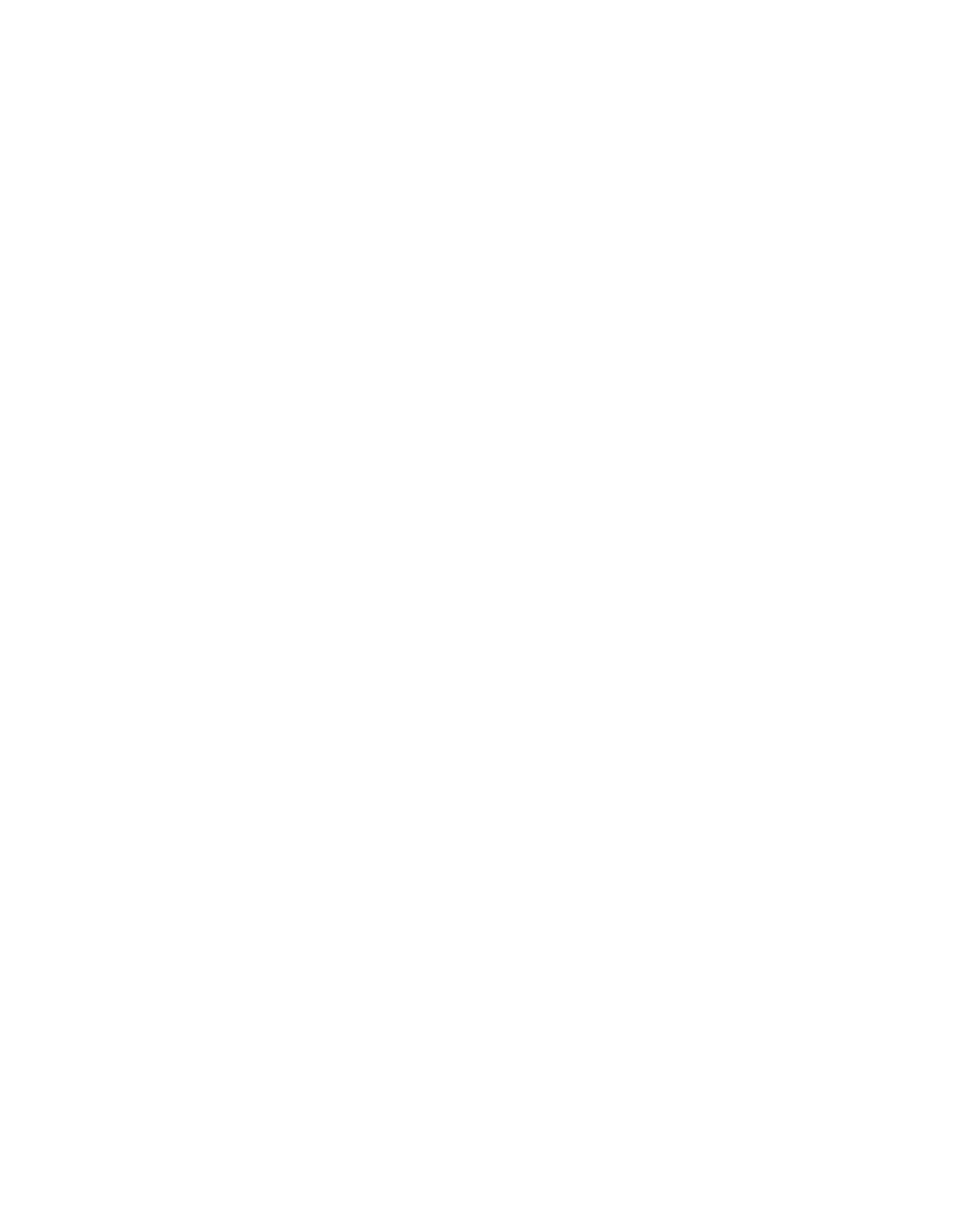#### **REGISTRAR SAMPLE RESPONSE LETTER TO ACCOMPANY FULFILLED REQUEST USING A DISK FORMAT**

**<Date>**

**<Recruiter Title> <Name> <Address>**

Dear **<Recruiter Title and Name>**,

Please find enclosed the information you recently requested. In accordance with the Solomon Amendment, we have included all the required information for those students aged 17 and older, enrolled for at least one credit at **<Name of college or university>** during the **<semester, year>** semester.

To aid you in reviewing the information on this diskette, I have enclosed a file layout sheet for your use. Please remember, this information is not to be shared with anyone else and should be returned or destroyed after you have finished using the data. If you have questions concerning the information, please feel free to contact me at **<Campus Official Phone Number>**.

Sincerely, **<Campus Official and Title>**

Enclosure

**\* Note to Campuses:** If you do not collect some of the data requested, you should note this in your letter. You should also include a sample file layout for the report regarding the contents of the disk.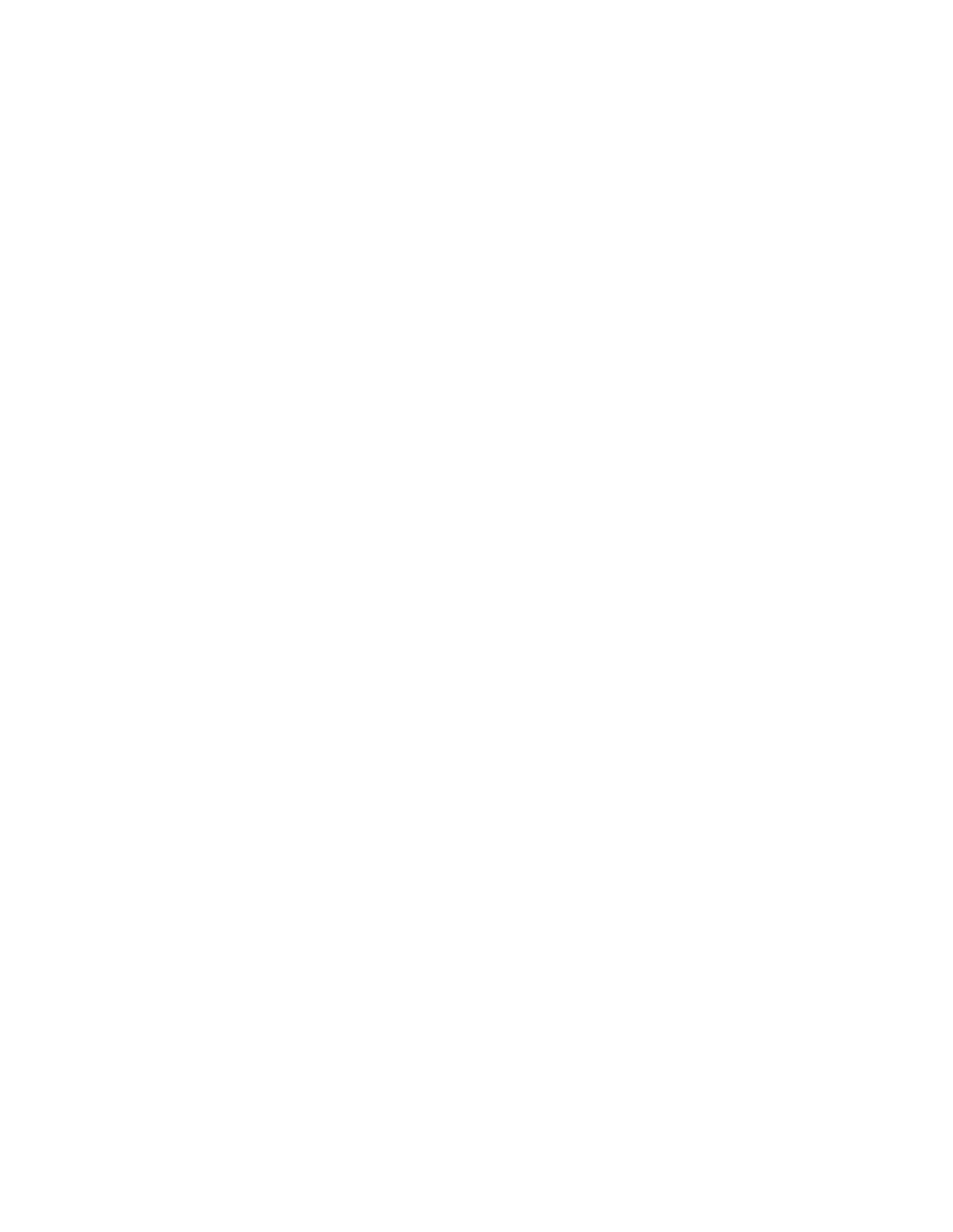#### **RECRUITER'S COURTESY LETTER TO COLLEGE REGISTRAR NOTIFYING OF FORMER STUDENT ENLISTMENT**

[Recruiters: Use Official Letterhead]

**<Name> <Office of Registrar> <College> <Complete Address>**

RE: Student Right to Know Act of 1990

Dear

This is to inform you that a former student of **<College Name>** recently enlisted for active duty in the **<Branch of the Armed Services>**. Mr./Ms. **<Name of Student/Recruit>**, SSN: **<Social Security Number of Student/Recruit>**, enlisted on **<Date>** for **<Number of Years>** years. He/She enlisted for the **<Type of Education Benefit** *(i.e., Montgomery GI Bill, CollegeFirst, Army College Fund, Loan Repayment Program etc.)***>**. The benefits received through this program can be used in pursuit of future education goals.

Each year, many students leave college for financial or academic reasons. Under the Student Right to Know Act of , which requires colleges to compile and report graduation rates, a student who enlists in the armed services may be excluded from this calculation.

The enlistment of Mr./Ms. **<Name of Student/Recruit>** in the **<Branch of the Armed Services>** meets the provision of the law, and allows educational institutions to exclude him/her when calculating graduation rates.

I hope this information is helpful. I am offering it as a courtesy to foster a positive relationship between our recruiting effort and your campus. If you have any questions regarding the outstanding educational benefits available to young men and women who serve their country, please feel free to contact me at **<Phone Number of Recruiter>**.

Thank you for your time.

Sincerely, **<Name of Recruiter>**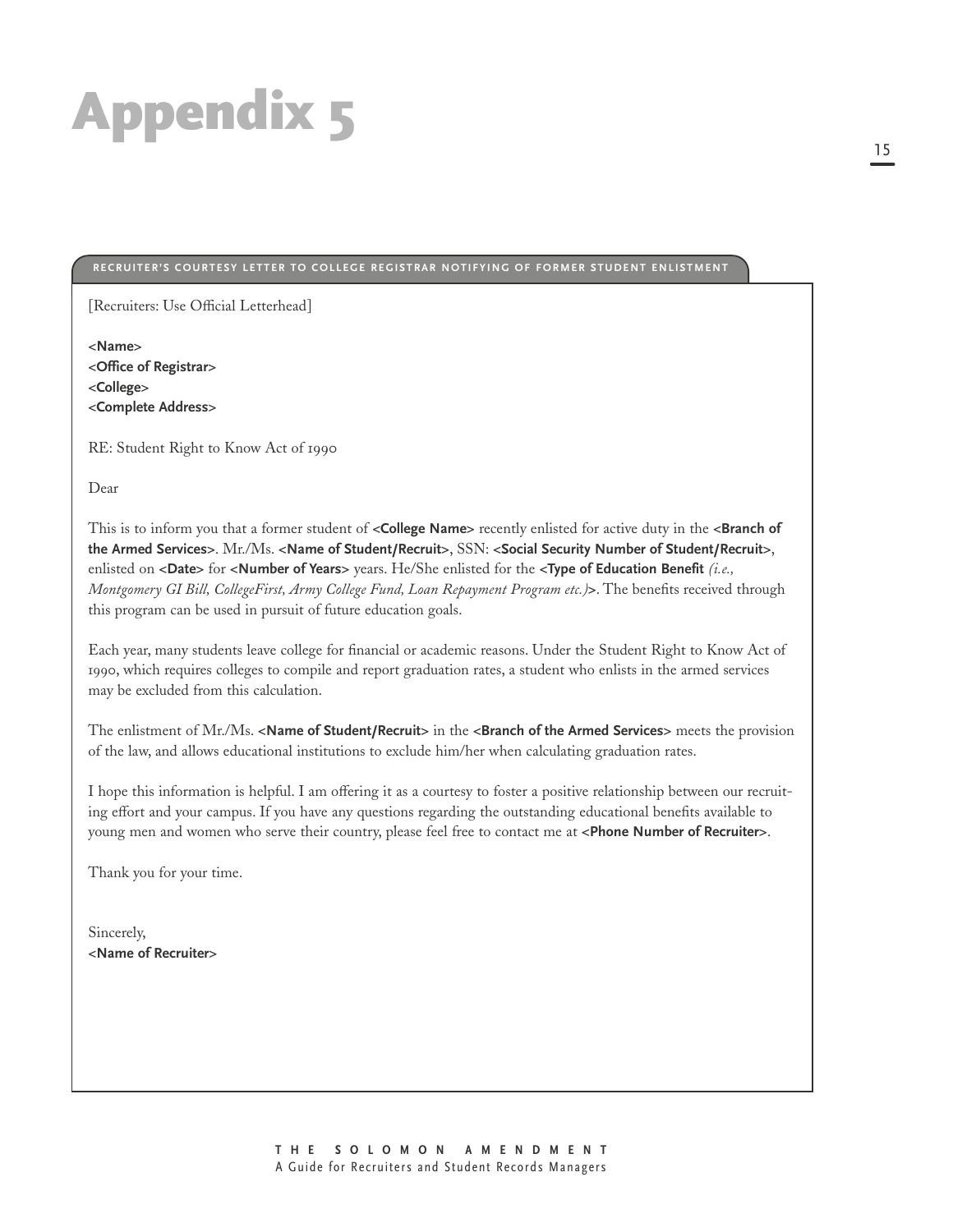### Need info? We've got it!

# **AACRAO Publications**



With AACRAO, you can build an up-to-date library with ease.

Our publications provide practical guidance and timely information relating to the profession of registrars and admissions officers. We continue to offer a vast assortment of publications, including the AACRAO 2001 FERPA Guide, the Strategic Enrollment Management Revolution, AACRAO's Retention of Records, AACRAO's Professional Development Guidelines for Registrars: A Self-Audit, and the Country Guide series.



# www.aacrao.org/publications